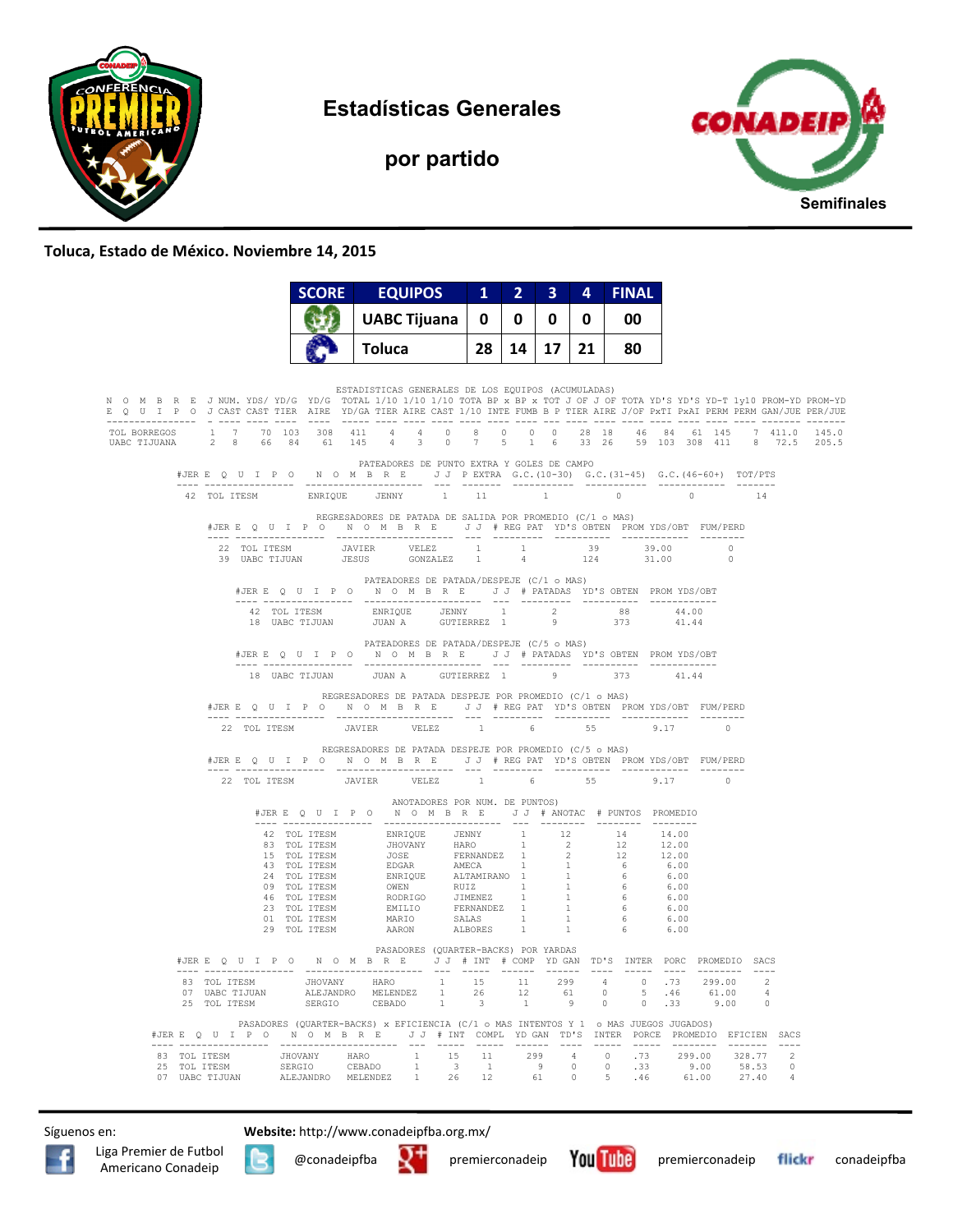



## **por partido**



|  |  |                              |                |                                                                                                                                                                                                                                                                                                                                                                                        |      |                |                      | RECEPTORES POR NUM DE RECEPCIONES |                            |              |                                                                       |  |  |
|--|--|------------------------------|----------------|----------------------------------------------------------------------------------------------------------------------------------------------------------------------------------------------------------------------------------------------------------------------------------------------------------------------------------------------------------------------------------------|------|----------------|----------------------|-----------------------------------|----------------------------|--------------|-----------------------------------------------------------------------|--|--|
|  |  |                              |                |                                                                                                                                                                                                                                                                                                                                                                                        |      |                |                      | .    .                            |                            |              | #JERE QUIPO NOMBRE JJ #RECEPYD'S 1 y 10 TD'S PROMEDIO FUMBLES         |  |  |
|  |  |                              |                |                                                                                                                                                                                                                                                                                                                                                                                        |      |                |                      |                                   |                            |              |                                                                       |  |  |
|  |  |                              |                |                                                                                                                                                                                                                                                                                                                                                                                        |      |                |                      |                                   |                            |              |                                                                       |  |  |
|  |  |                              |                |                                                                                                                                                                                                                                                                                                                                                                                        |      |                |                      |                                   |                            |              |                                                                       |  |  |
|  |  |                              |                |                                                                                                                                                                                                                                                                                                                                                                                        |      |                |                      |                                   |                            |              |                                                                       |  |  |
|  |  |                              |                |                                                                                                                                                                                                                                                                                                                                                                                        |      |                |                      |                                   |                            |              |                                                                       |  |  |
|  |  |                              |                |                                                                                                                                                                                                                                                                                                                                                                                        |      |                |                      |                                   |                            |              |                                                                       |  |  |
|  |  |                              |                |                                                                                                                                                                                                                                                                                                                                                                                        |      |                |                      |                                   |                            |              |                                                                       |  |  |
|  |  |                              |                |                                                                                                                                                                                                                                                                                                                                                                                        |      |                |                      |                                   |                            |              |                                                                       |  |  |
|  |  |                              |                |                                                                                                                                                                                                                                                                                                                                                                                        |      |                |                      |                                   |                            |              |                                                                       |  |  |
|  |  |                              |                |                                                                                                                                                                                                                                                                                                                                                                                        |      |                |                      |                                   |                            |              |                                                                       |  |  |
|  |  |                              |                |                                                                                                                                                                                                                                                                                                                                                                                        |      |                |                      |                                   |                            |              |                                                                       |  |  |
|  |  |                              |                |                                                                                                                                                                                                                                                                                                                                                                                        |      |                |                      |                                   |                            |              |                                                                       |  |  |
|  |  |                              |                | CORREDORES DE BALON (POR YARDAS)                                                                                                                                                                                                                                                                                                                                                       |      |                |                      |                                   |                            |              |                                                                       |  |  |
|  |  |                              |                |                                                                                                                                                                                                                                                                                                                                                                                        |      |                |                      |                                   |                            |              | #JERE QUIPONOMBRE JJ # ACARR YDOBTEN 1 y 10 LOG TDOBT PROMYDS FUMBLES |  |  |
|  |  |                              |                |                                                                                                                                                                                                                                                                                                                                                                                        |      |                |                      |                                   |                            |              |                                                                       |  |  |
|  |  |                              |                |                                                                                                                                                                                                                                                                                                                                                                                        |      |                |                      |                                   |                            |              |                                                                       |  |  |
|  |  |                              |                |                                                                                                                                                                                                                                                                                                                                                                                        |      |                |                      |                                   |                            |              |                                                                       |  |  |
|  |  |                              |                |                                                                                                                                                                                                                                                                                                                                                                                        |      |                |                      |                                   |                            |              |                                                                       |  |  |
|  |  |                              |                |                                                                                                                                                                                                                                                                                                                                                                                        |      |                |                      |                                   |                            |              |                                                                       |  |  |
|  |  |                              |                |                                                                                                                                                                                                                                                                                                                                                                                        |      |                |                      |                                   |                            |              |                                                                       |  |  |
|  |  |                              |                |                                                                                                                                                                                                                                                                                                                                                                                        |      |                |                      |                                   |                            |              |                                                                       |  |  |
|  |  |                              |                |                                                                                                                                                                                                                                                                                                                                                                                        |      |                |                      |                                   |                            |              |                                                                       |  |  |
|  |  |                              |                |                                                                                                                                                                                                                                                                                                                                                                                        |      |                |                      |                                   |                            |              |                                                                       |  |  |
|  |  |                              |                | INTERCEPTORES DE PASES (POR # DE PASES INTECEPTADOS)<br>#JERE QUIPO NOMBRE JJ # INT YD'S PROM                                                                                                                                                                                                                                                                                          |      |                |                      |                                   |                            |              |                                                                       |  |  |
|  |  |                              |                |                                                                                                                                                                                                                                                                                                                                                                                        |      |                |                      |                                   |                            |              |                                                                       |  |  |
|  |  |                              |                |                                                                                                                                                                                                                                                                                                                                                                                        |      |                |                      |                                   |                            |              |                                                                       |  |  |
|  |  |                              |                |                                                                                                                                                                                                                                                                                                                                                                                        |      |                |                      |                                   |                            |              |                                                                       |  |  |
|  |  |                              |                |                                                                                                                                                                                                                                                                                                                                                                                        |      |                |                      |                                   |                            |              |                                                                       |  |  |
|  |  |                              |                | $\begin{tabular}{cccc} 09 & TOL TTESM & & & & & & & & & & & & & & & & 1 & 1 & 80 & 1.00 \\ 24 & TOL TTESM & & & & & & & & & & & & & & 1 & 1 & 59 & 1.00 \\ 07 & TOL TTESM & & & & & & & & & & & & & & 1 & 1 & 28 & 1.00 \\ 46 & TOL TTESM & & & & & & & & & & & & & & 1 & 1 & 28 & 1.00 \\ 46 & TOL TTESM & & & & & & & & & & & & & 1 & 1 & 23 & 1.00 \\ 19 & TOL TTESM & & & & & & &$ |      |                |                      |                                   |                            |              |                                                                       |  |  |
|  |  |                              |                |                                                                                                                                                                                                                                                                                                                                                                                        |      |                |                      |                                   |                            |              |                                                                       |  |  |
|  |  |                              |                |                                                                                                                                                                                                                                                                                                                                                                                        |      |                |                      | TACLEADORES (POR # DE TACLEADAS)  |                            |              | #JERE QUIPO NOMBRE JJ # TACL # ATRA PROMFUM/RECU                      |  |  |
|  |  |                              |                |                                                                                                                                                                                                                                                                                                                                                                                        |      |                |                      |                                   |                            |              |                                                                       |  |  |
|  |  |                              |                |                                                                                                                                                                                                                                                                                                                                                                                        |      |                |                      |                                   |                            |              |                                                                       |  |  |
|  |  |                              |                |                                                                                                                                                                                                                                                                                                                                                                                        |      |                |                      |                                   |                            |              |                                                                       |  |  |
|  |  |                              |                |                                                                                                                                                                                                                                                                                                                                                                                        |      |                |                      |                                   |                            |              |                                                                       |  |  |
|  |  |                              |                |                                                                                                                                                                                                                                                                                                                                                                                        |      |                |                      |                                   |                            |              |                                                                       |  |  |
|  |  |                              |                |                                                                                                                                                                                                                                                                                                                                                                                        |      |                |                      |                                   |                            |              |                                                                       |  |  |
|  |  |                              |                |                                                                                                                                                                                                                                                                                                                                                                                        |      |                |                      |                                   |                            |              |                                                                       |  |  |
|  |  |                              |                |                                                                                                                                                                                                                                                                                                                                                                                        |      |                |                      |                                   |                            |              |                                                                       |  |  |
|  |  |                              |                |                                                                                                                                                                                                                                                                                                                                                                                        |      |                |                      |                                   |                            |              |                                                                       |  |  |
|  |  |                              |                |                                                                                                                                                                                                                                                                                                                                                                                        |      |                |                      |                                   |                            |              |                                                                       |  |  |
|  |  |                              |                |                                                                                                                                                                                                                                                                                                                                                                                        |      |                |                      |                                   |                            |              |                                                                       |  |  |
|  |  |                              |                |                                                                                                                                                                                                                                                                                                                                                                                        |      |                |                      |                                   |                            |              |                                                                       |  |  |
|  |  |                              |                |                                                                                                                                                                                                                                                                                                                                                                                        |      |                |                      |                                   |                            |              |                                                                       |  |  |
|  |  |                              |                |                                                                                                                                                                                                                                                                                                                                                                                        |      |                |                      |                                   |                            |              |                                                                       |  |  |
|  |  |                              |                |                                                                                                                                                                                                                                                                                                                                                                                        |      |                |                      |                                   |                            |              |                                                                       |  |  |
|  |  |                              |                |                                                                                                                                                                                                                                                                                                                                                                                        |      |                |                      |                                   |                            |              |                                                                       |  |  |
|  |  |                              |                |                                                                                                                                                                                                                                                                                                                                                                                        |      |                |                      |                                   |                            |              |                                                                       |  |  |
|  |  |                              |                |                                                                                                                                                                                                                                                                                                                                                                                        |      |                |                      |                                   |                            |              |                                                                       |  |  |
|  |  |                              | 10 UABC TIJUAN | DAVID                                                                                                                                                                                                                                                                                                                                                                                  |      |                |                      |                                   | MENDOZA 1 1 0              | 1.00         |                                                                       |  |  |
|  |  | 23 UABC TIJUAN               |                | DAVID                                                                                                                                                                                                                                                                                                                                                                                  |      | GRAULLERA 1    |                      | 1                                 | $\overline{0}$             | 1.00         | $\sim$ 0                                                              |  |  |
|  |  | 07 TOL ITESM                 |                | CARLOS                                                                                                                                                                                                                                                                                                                                                                                 |      | ESPINOZA 1     |                      | 1                                 | $\overline{0}$             | 1.00         | $\overline{0}$                                                        |  |  |
|  |  | 99 TOL ITESM<br>27 TOL ITESM |                | JOSE<br>RICARDO                                                                                                                                                                                                                                                                                                                                                                        |      | MORENO<br>RAZO | 1<br>1               | 1<br>$\mathbf{1}$                 | $\overline{0}$<br>$\sim$ 0 | 1.00<br>1.00 | $\sim$ 0<br>$\circ$                                                   |  |  |
|  |  | 37 TOL ITESM                 |                | ISMAEL                                                                                                                                                                                                                                                                                                                                                                                 |      | ORTIZ          | 1                    | 1                                 | $\overline{0}$             | 1.00         | $\sim$ 0                                                              |  |  |
|  |  | 46 TOL ITESM                 |                | RODRIGO                                                                                                                                                                                                                                                                                                                                                                                |      | <b>JIMENEZ</b> | 1                    | $\mathbf{1}$                      | $\overline{0}$             | 1.00         | $\bigcirc$                                                            |  |  |
|  |  | 17 TOL ITESM                 |                | HECTOR                                                                                                                                                                                                                                                                                                                                                                                 |      | CLEMENTE       | 1                    | 1                                 | $\overline{0}$             | 1.00         | $\sim$ 0                                                              |  |  |
|  |  | 35 TOL ITESM<br>49 TOL ITESM |                | ANRES                                                                                                                                                                                                                                                                                                                                                                                  |      | GARCIA         | 1<br>1               | 1<br>1                            | $\mathbf{1}$<br>$\sim$ 0   | 1.00<br>1.00 | - 0<br>$\overline{\phantom{0}}$                                       |  |  |
|  |  | 47 TOL ITESM                 |                | MAXIMILIAN CARRERA                                                                                                                                                                                                                                                                                                                                                                     |      |                | 1                    | 1                                 | $\mathbf{1}$               | 1.00         | $\sim$ 0                                                              |  |  |
|  |  |                              |                |                                                                                                                                                                                                                                                                                                                                                                                        |      |                |                      |                                   |                            |              |                                                                       |  |  |
|  |  |                              |                | TACLEADORES (POR # DE SACS ATRAPADAS o CAPTURAS)                                                                                                                                                                                                                                                                                                                                       |      |                |                      |                                   |                            |              | #JERE QUIPO NOMBRE JJ # TACL # ATRA PROMFUM/RECU                      |  |  |
|  |  |                              |                |                                                                                                                                                                                                                                                                                                                                                                                        |      |                | $\sim$ $\sim$ $\sim$ |                                   |                            |              |                                                                       |  |  |
|  |  | 97 UABC TIJUAN               |                | CARLOS                                                                                                                                                                                                                                                                                                                                                                                 | RIOS |                | 1                    | $\sim$ 3                          | $\sim$ 2                   |              | 3.00 0                                                                |  |  |

Síguenos en: **Website:** http://www.conadeipfba.org.mx/